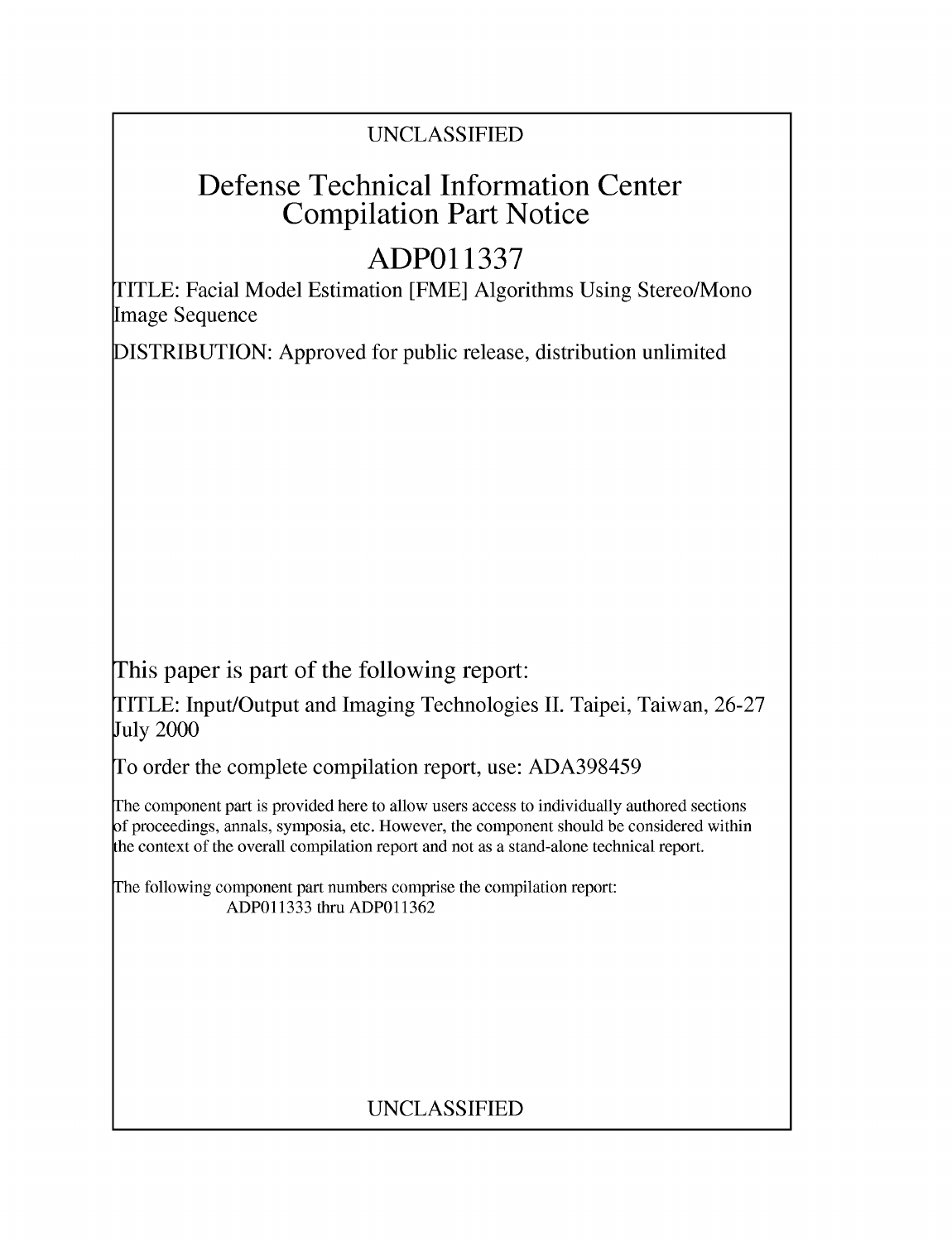## Facial Model Estimation (FME) Algorithms Using Stereo/Mono Image Sequence

Tsang-Gang Lin<sup>a</sup> and Chung J. Kuo<sup>b</sup>

aOpto-Electronics **&** Systems Laboratories, Industrial Technology Research Institute, Chutung, Taiwan 31040  $\delta$ Institute of Communication Engineering, National Chung Cheng University,

Chiayi, Taiwan 62107

## ABSTRACT

Facial model generation is an important issue in the model-based applications, such as MPEG-4 and the virtual reality. An effective and precise construction algorithm of 3D facial model from 2D images should be available for practical applications. To generate facial model usually requires stereoscopic view of the face in the pre-processing stage. Although facial model can be successfully estimated from two stereo facial images, the occlusion effect and imprecise location of the feature point prohibit us from obtaining an accurate facial model. In this paper, we proposed several facial model estimation (FME) algorithms to find the precise facial model form a stereo or mono image sequence. The information of head movement, which is recorded in the image sequence, in the temporal domain is utilized for the facial model estimation. Even though the a prior information about the 3D position of the head with respect to the camera and the rotation axis and angle of the head's movement are unknown, an accurate facial model (within 7.21% error) can still be obtained by our schemes. In addition, our schemes do not require the precise camera parameters and avoid the tedious camera calibration such that the facial model generation is easily achieved.

Keywords: Facial model, Model generation, Model-based coding, Facial image sequence

## 1. INTRODUCTION

Very low bit rate coding of (stereo) video signals is very demanding due to the advent of visual communications and limit of communication channel.<sup>1</sup> For the applications of very low bit rate video coding, the (face and body) model-based coding defined in MPEG-4 standard<sup>2</sup> is a very promising scheme. It is known that facial image is the most important type of images within the video signals. Therefore, most model-based coding schemes are thus concentrated in facial images. <sup>3</sup>

In facial model coding, 3D model of a human face is first synthesized. 3D facial model can be extracted from stereo facial images from, at least, two perspective views which are usually obtained by using two cameras separated by a distance  $d_s$ .<sup>4</sup> The two cameras should be calibrated and their parameters should be obtained in order to calculate the facial model. Since camera calibration and camera parameters extraction are tedious works, the 3D facial model is thus difficult to obtain.<sup>5</sup> In addition, some occlusion effects also exist within a pair of stereo image. In this case, the position of the occluded feature points cannot be estimated precisely.

Several algorithms for adapting facial model have been proposed. A facial model is adapted manually by Aizawa and Saito.<sup>6</sup> Some recent research<sup>7</sup> show that a facial model can be obtained from frontal and side view images, and still some<sup>8</sup> show that the facial model can be derived from stereo image pair. In estimation of the 3D position from the corresponding points in the left- and right-view image frames, the mismatch due to the mis-correspondence creates large errors in the facial model. To solve these problems, we propose a facial model updating algorithm by using the redundancies which come form the motion and disparity of the stereo image sequence.

Practically most image sequences consist of mono-scopic but not stereo view. Here, we proposed other two algorithms to extract the facial model from a mono image sequence. The first one extract the model parameters from two consecutive image frames (at two different time), while the second one updates the facial model during the course of time in mono image sequence.

Further author information: (Send correspondence to Chung **J.** Kuo) Chung J. Kuo: E-mail: kuo@ee.ccu.edu.tw

In *Input/Output and Imaging Technologies II,* Yung-Sheng Liu, Thomas **S.** Huang, Editors, Proceedings of **SPIE** Vol. 4080 (2000) **\*** 0277-786X/00/\$15.00 **29**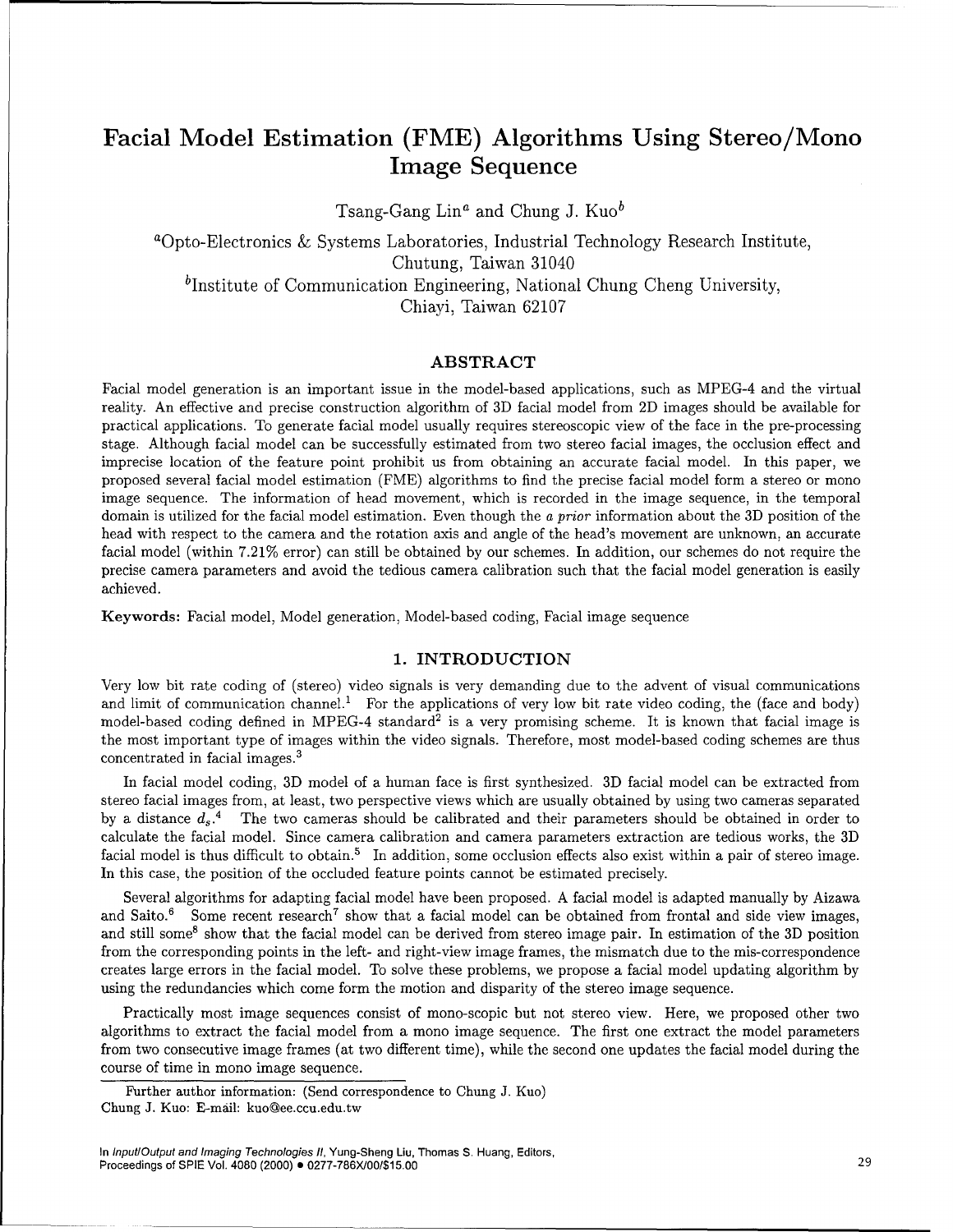

Figure **1.** The geometry of the stereo imaging system

## 2. **3D HUMAN FACE MODELING**

## 2.1. **3D** Facial Modeling through Stereo Images

The estimation of **3D** position in a stereo imaging system is accurate given the well-calibrated parameters, but the calibration of stereo imaging system is quite complicated. Chung and Nagata **9** proposed a camera model in which only the focal length  $f$ , the convergence angle  $\theta$  (the angle between the optical axes of two cameras), and the baseline distance **D** (the distance between the centers of two cameras) are necessary. These parameters can be obtained **by** direct measurement or found in the camera data sheet.

As shown in the figure **1,** the distances from both camera centers to the world coordinate origin are the same, and the value if  $z_0$  can be simply driven using its internal parameters as

$$
z_0 = \frac{D/2}{\sin(\theta/2)}\tag{1}
$$

If a point in the concentration area  $(z \sim z_0)$  is projected into the left and right image planes and their image plane coordinates are respectively  $(x_L, y_L)$  and  $(x_R, y_R)$ , the coordinates of the point in the left camera frame are approximately determined as

$$
X = \frac{z_0}{f} x_L \tag{2}
$$

$$
Y = \frac{z_0}{f} y_L \tag{3}
$$

$$
Z = \frac{z_0}{f} \frac{x_L \cos \theta - x_R}{\sin \theta} \tag{4}
$$

#### 2.2. **3D** Facial Modeling through Single Front-view Image The estimation concepts of lateral parameter estimation can be described as follows. If we want to estimate the depth

The essential concepts of lateral parameter estimation can be described as follows. If we want to estimate the depth of mouth,  $\theta$ , for one unknown person, we must first obtain the observation, Y, such as the width of mouth and several related parameters from his frontal face. The raw value of mouth width is converted into standardized score,  $Z_Y$ . Suppose this score is  $1.1SD + mean$  in the population of our database, what will be the possible z-score of the lateral mouth depth? To solve such problem, we must obtain the conditional probability of  $Z_\theta$  given  $Z_Y = 1$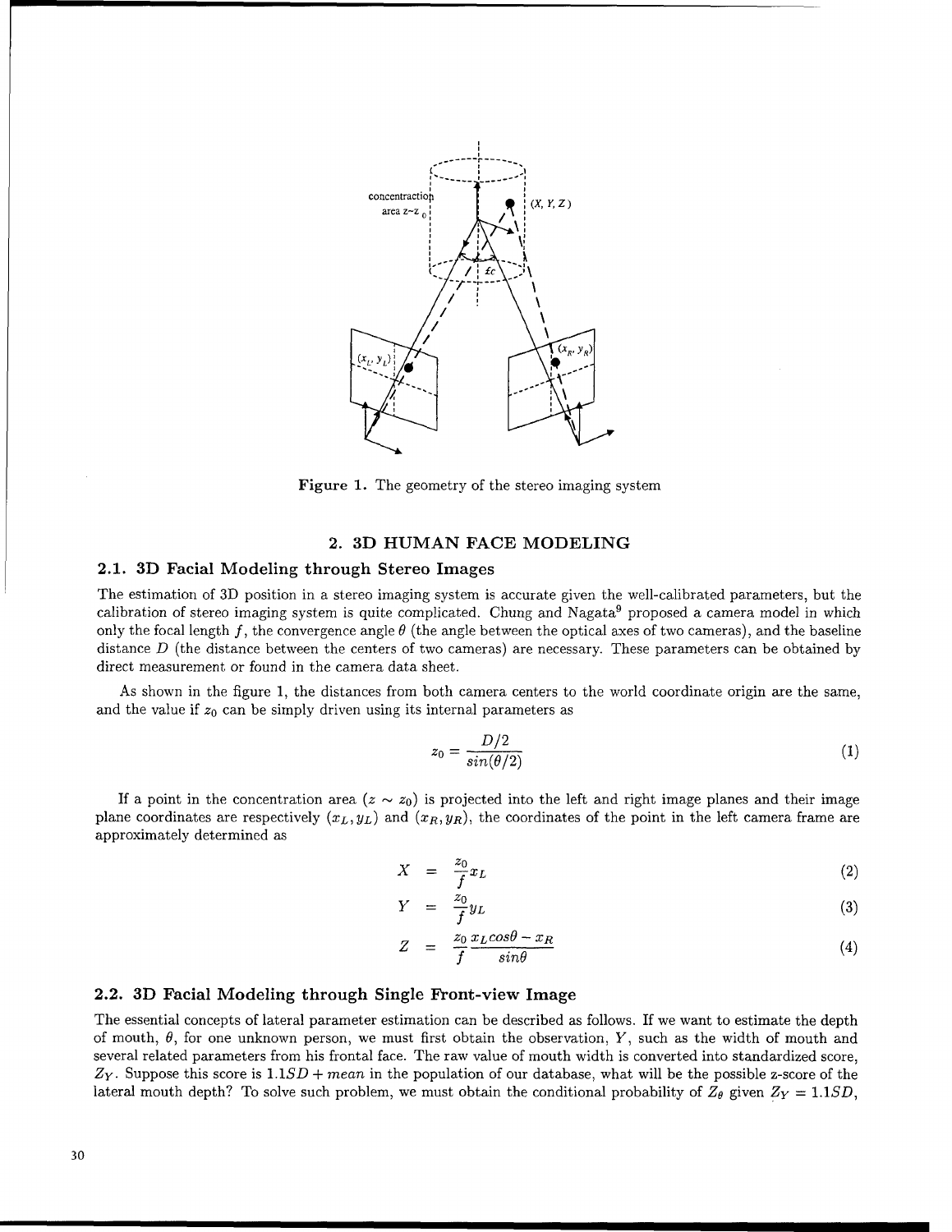

Figure 2. The feature points used in this study.

and estimate  $Z_{\theta}$  by the previous discussed rules. We may obtain a set of estimates for  $Z_{\theta}$ . Therefore, a criterion for selecting one as the best estimate must be made. Finally, we convert the estimated  $Z_{\theta}$  into real value in metric, and thus we obtain the depth of mouth.

## **3. FACIAL** MODEL **ESTIMATION** THROUGH STEREO IMAGE **SEQUENCE**

Feature extraction is the preliminary procedure for the advanced processing. We adopt the scheme including the template matching and correlation techniques similar to Nguyen and Huang.<sup>10</sup> The feature point used in this study is a sub-set shown in Fig. 2. Once all the feature points in the face are located from a stereo image pair, the facial model can be estimated by calculating the disparity between the feature points in the left and right image frame. Theoretically, in stereo image sequence, stereo matching is only necessary for the initial pair of frames. For the subsequent pairs, stereo correspondence can be found from the temporal motion vectors and stereo matching would be necessary only for the features that newly enter the field of view. However, because both temporal motion estimation and disparity estimation are ill-defined problem, few prior researches have been devoted to the fusion of stereo disparity and 3D motion estimation.<sup>11,12</sup> In reality, the 3D facial model obtained from the first pair of image frames in a stereo image sequence is not accurate. The reasons are due to the possible occlusion and the inaccuracy in the feature point's position, disparity and camera model. To solve this problems, we must include more information, if any, from the other pair of stereo images.

## **3.1.** Off-Line Facial Model Estimation for Two Stereo Image Pairs

A facial model extraction (FME) algorithm for two pairs of stereo images is first proposed to solve these problems. Here we impose no constraint on the time distance between these two pairs of the stereo images and assume that the camera model is unknown. Since the time difference between the two pairs of stereo images may be large, the occlusion effects can be small and the model can be estimated more accurately. This proposed algorithm is not intended for real-time applications and thus named as off-line facial model estimation (off-line FME) algorithm.

#### Off-Line FME Algorithm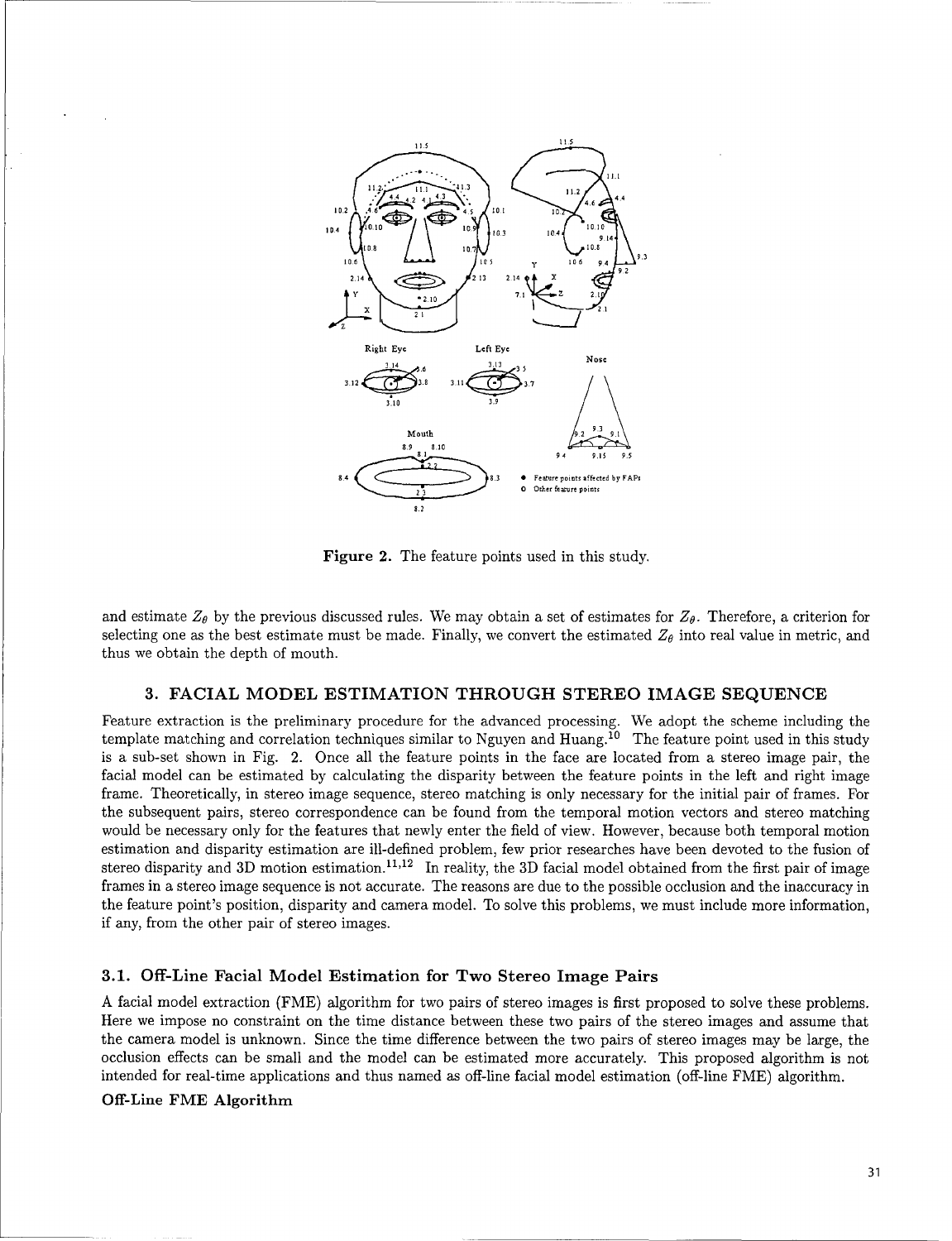Assuming two pairs of stereo facial images are given. The images are  $I_{t,s}$ , where  $t = 1, 2$  denotes the first and second pair of stereo images and  $s = L, R$  denote the right or left view image frame. Thus we have four image frames,  $I_{1,L}$ ,  $I_{1,R}$ ,  $I_{2,L}$ ,  $I_{2,R}$ . The relationship of disparity and 3D motion among these four image frames is illustrated in Fig. 3. In addition, we assume that the focal length of the lens in the imaging system and the distance and convergence angle between the two cameras are known. These are the parameters necessarily in a stereo imaging system. The following algorithm will estimate the facial model from these image frames if the perspective projection is used to model the image formation.

- 1. Locate the face and  $FP_{1,L}$  (the position of feature point F) from image  $I_{1,L}$ . Here F can be any feature point shown in Figure 1. Use the feature point position  $FP_{1,L}$  as an initial guess to find  $FP_{1,R}$ ,  $FP_{2,L}$  and  $FP_{2,R}$ (the position of feature point F in image plane of  $I_{1,R}$ ,  $I_{2,L}$  and  $I_{2,R}$  respectively).
- 2. Estimate the facial model  $(M_1, \text{ the 3D positions of all the feature points})$  according to the feature points' position  $(FP_{1,L}$  and  $FP_{1,R}$ , the disparity and focal length of the imaging system.
- 3. Find the rotation angle and translation distance of model  $M_1$  such that the 2D feature points' position in  $M_1$ and image  $I_{2,R}$  are best matched according to the perspective projection scheme.
- 4. Calculate the 2D perspective projective positions of all the feature points in *M1* in the right image plane after rotation and translation and denote them as  $FP'_{2,R}$ .
- 5. Averaging  $FP'_{2,R}$  with  $FP_{2,R}$  to obtain the new estimated feature points  $\overline{FP}_{2,R}$ .
- 6. Estimate the facial model  $(M_2)$  according to the feature points' position  $FP_{2,L}$ , estimated feature points  $(\overline{FP}_{2,R})$ , disparity, and focal length of the imaging system.
- 7. Repeat the above procedures for image frames  $I_{1,L}$  and  $I_{1,R}$  to obtain facial model  $M_3$ .
- 8. Similarly, we have the facial model sequence  $M_i$ ,  $i = 1, 2, \cdots$ . The computation of the facial model stops when  $M_i \approx M_{i+1}.$

#### **3.1.1.** Transformation of Facial Model

When the corresponding feature points of the stereo image pair,  $I_{t,L}$  and  $I_{t,R}$ , are detected, their 3D positions can be reconstructed. The rough model  $M_t$  can thus be established. So does another model  $M_{t+1}$  which are obtained from  $I_{t+1,L}$  and  $I_{t+1,R}$ . If the corresponding feature points are correctly extracted,  $M_t$  and  $M_{t+1}$  will be identical in this ideal case. Unfortunately, it is seldom to be so. The close-loop relationship of motion and disparity facilitates us to correct the errors derived from the mis-matched feature points. We will elaborate the this key technique of our model estimation algorithm in this section.

Analytically, the 3D motion of a rigid object can be decomposed as rotation and translation. Thus relation of  $M_t$  and  $M_{t+1}$  can be written as

$$
M_{t+1} = \mathbf{R} \times M_t + \mathbf{T},\tag{5}
$$



Figure **3.** Illustration of off-line FME algorithm through stereo image pairs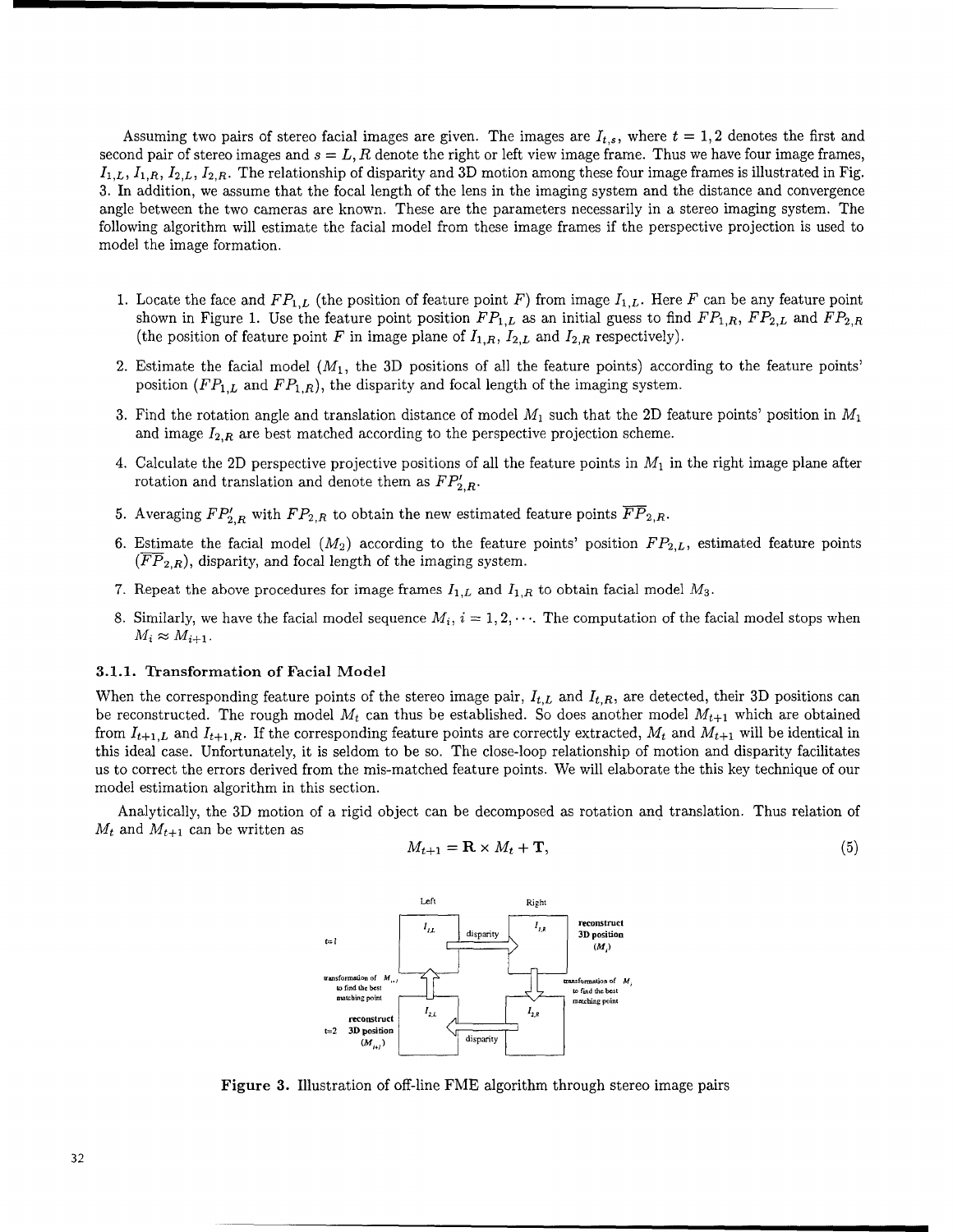

Figure 4. Transformation origin axis and rotation angle

where  $R$  is the rotation matrix and  $T$  is the translation matrix. Our purpose is to estimate the transformation, **R** and **T**, of the head in the time interval. Firstly,  $M_t$  should be translated and rotated, so that the perspective projections, denoted as  $FP'_{t+1,R}$ , is fitting the corresponding feature points in  $I_{t+1,R}$ , denoted as  $FP_{t+1,R}$ . The translation is regarded as the displacement between the centroid of  $FP'_{t+1,R}$  and the centroid of  $FP_{t+1,R}$ . It should be explained that if the translation in the Z coordinate exists, the head shown in the image frames of different time will have a scaling factor. But in our database, we impose no such condition. So the translation in the Z coordinate,  $T_Z$ , is set to be zero, and only the translations in the X and Y coordinate,  $T_X$  and  $T_Y$ , are calculated.

Choosing the correct location of rotation axis is required during rigid object transformation, but it is hard to make the decision without any priori knowledge about human motion mechanism. Thus a full search method is adopted to overcome the uncertainty. Here we set the rotation axis align with the middle point of the outer corner points of both eyes (feature points 3.7 and 3.12) in the vertical coordinate. But its depth is along the normal direction of the eye outer corners section toward the other side of the nose. The symmetry of human head is taken into consideration and the fact that the rotation axis locates in the inner skull is guaranteed. Figure 4 illustrate the relation of the eye corners and the rotation axis.

The variables in the full search method are the position of rotation axis and the rotation angle. The distance between the outer corners of both eyes is denoted as *Dcorner.* Then the possible rotation axis position is located at the plane which is perpendicular to the outer eye corners connection and passes through the middle point,  $P_{mid}$ , of these two corners. Further, we consider the distance between the axis and  $P_{mid}$  is proportional to  $D_{corner}$ . We assume the range of the scaling factor is from 0 to 1, and the rotation angle is from  $-2/\pi$  to  $+2/\pi$ . The resolution is adjusted hierarchically to achieve a higher accuracy and better extremum. The initial search resolution is 0.1 D<sub>corner</sub> and 1<sup>°</sup>, and then increase the resolution to 0.01  $D_{corner}$  and 0.1<sup>°</sup> and so on. Finally, the distance between the projections of  $M_t$  ( $FP'_{t+1,R}$ ) and their corresponding points ( $FP_{t+1,R}$ ) is used as a decision measure.

### **3.1.2.** Convergence of Iteration Process

The relative position error is used to check the convergence of model during the iteration process. Respectively, let  $F_{i,j}$  and  $C_i$  be the 3D position of the j<sup>th</sup> feature point and the centroid of all the feature point in model  $M_i$  at the ith iteration. The condition of convergence for our FME algorithm is

$$
\frac{\sum_{j} [||F_{i,j} - C_i| - |F_{i+1,j} - C_i||]}{\sum_{j} |F_{i+1,j} - C_j|} \le V_{th},\tag{6}
$$

where  $V_{th}$  is a pre-decided threshold value. The position error is the distance between the two corresponding feature points in the right and left view images. Due to the possible translation and rotation between the face in the first and second pair of stereo images, direct calculation of the position error suffers from the inherited bias term. To solve this problem, we thus make the centroid of all the feature points in the two models  $(M_i$  and  $M_{i+1})$  coincides and use relative error as single measure.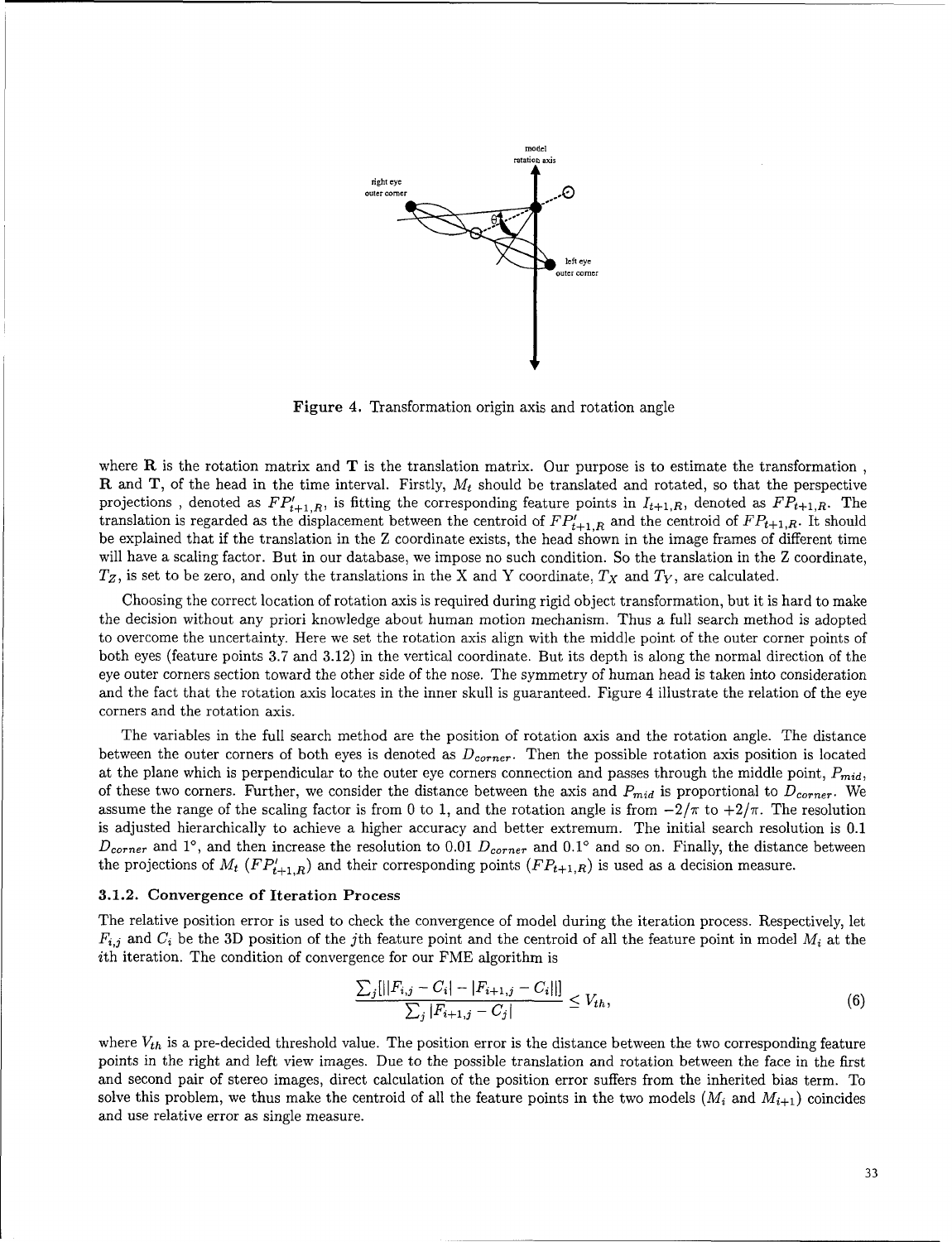

Figure **5.** Illustration of on-line FME algorithm through a stereo image sequence

In summary, the proposed algorithm finds the 'global motion' of the head movement and the model parameters at the same time. Since the amount of global motion found (by any mean) will affect the precision of the model parameters, an algorithm is proposed to solve this problem iteratively. For two pairs of stereo images, the global motion between these two pairs is fixed and so is the model parameters. Therefore, the proposed algorithm will converge and the global motion and model parameters can be accurately estimated.

Throughout the development of this algorithm, the camera parameters we know are the focal length of the lens in the imaging system and the distance and convergence angle between the two cameras. The distance and convergence angle can be directly measured and the focal length can be obtained from the camera's data sheet. Therefore no camera calibration is required but we can only obtain the 'relative' facial model where the unit of feature point's position is pixel. If the relationship between the 'unit' in image plane and real world is known, then the exact facial model is obtained. To achieve this, camera calibration is necessary.

### **3.2.** On-Line Facial Model Estimation for Stereo Image Sequence

Although the algorithm shown in the previous section is intended for off-line applications, it can be easily modified for on-line applications. That is, for stereo image sequence  $I_{t,i}$ , the off-line algorithm can be applied to images  $I_{t,i}$ ,  $t = 1, 2$  to obtain the estimated model. Subsequently, we have the second estimated model when  $t = 2, 3$  and so on. However, to do so requires a high speed computer because the algorithm requires several iterations to find the model. To solve this problem, we modify the off-line algorithm such that it can be used for on-line applications.

#### On-Line FME Algorithm

- 1. Same as the step  $1 \sim 7$  shown in the off-line FME algorithm for two stereo images.
- 2. Repeat the procedures for the image frames  $I_{3,L}$  and  $I_{3,R}$  to obtain facial model  $M_3$ .
- 3. Consecutively the following image pairs come in the processing. As a result, we have the facial model sequence  $M_i$ ,  $i = 1, 2, \cdots$  in the forward direction. The computation of the facial model stops when  $M_i \approx M_{i+1}$ .

Above algorithm is illustrated in Fig. 5.

According to the  $FP_{1,L}$  and  $FP_{1,R}$ , the 3D position of facial model  $M_1$  is estimated. In the previous section, Equation (5) demonstrates that a deformation relation exists between  $M_1$  and  $M_2$ . We use a iterative full search method to explore the rotation angle and translation distance. This process is described in detail in the Subsection 3.1.3. Then the new estimated feature points  $\overline{FP}_{2,R}$  is calculated by averaging the projective points of  $M_1$  ( $FP'_{2,R}$ ) in the right image plane and the original feature points  $(FP_{2,R})$ . A newly facial model  $M_2$  is thus estimated according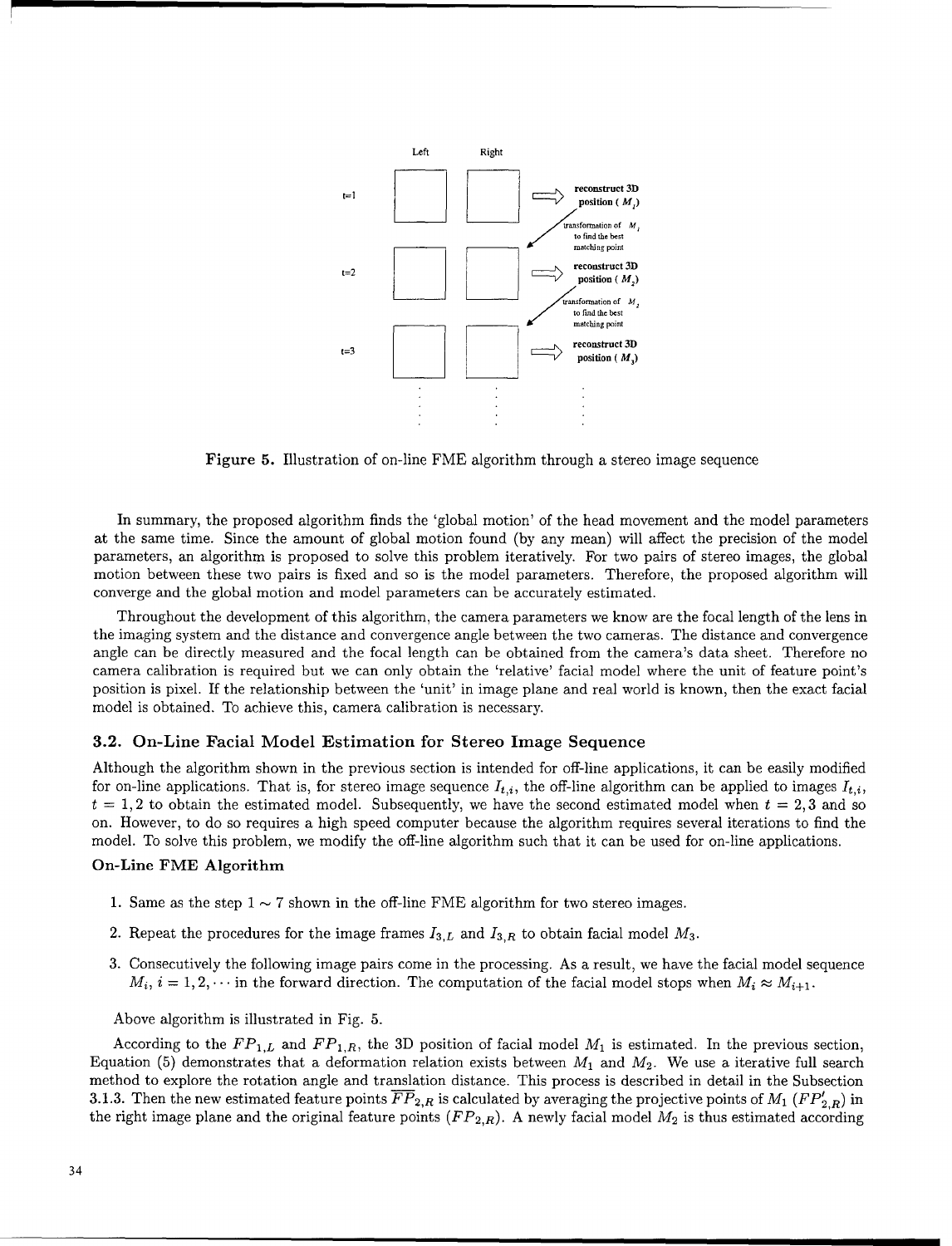to  $FP_{2,L}$  and  $\overline{FP}_{2,R}$ . Repeating the procedure for  $M_2$  and the next image pair  $I_{3,L}$  and  $I_{3,R}$ , then estimating the facial model  $M_3$ . As the sequence goes on, we have the facial model sequence  $M_i$ ,  $i = 1, 2, \dots$ . If the convergence is achieved, which means that  $M_i \approx M_{i+1}$ , the computation of the facial model stops. The criterion of convergence, the same as one one in the off-line FME algorithm, is stated in Equation (6). Finally, a more accurate facial model  $\overline{M}$  is concluded by averaging the facial model sequence. But each model is obtained at different temporal point, there are slight difference between adjacent models. Directive averaging is not correct. We have to adjust these models so that they have the same direction. Since the rotation angle and translation distance are known in the above procedure, a inverse computation is applied to enforce every models face the same direction. Then the final estimated facial model  $\overline{M}$  is calculated as

$$
\overline{M} = \frac{1}{N} \sum_{i} M_i. \tag{7}
$$

## 4. FACIAL MODEL ESTIMATION THROUGH **MONO** IMAGE **SEQUENCE**

In last section, we discuss the two proposed algorithms that can estimate a more accurate facial model using off-line and on-line techniques. But these two FME algorithms require stereo image sequence, the utilizations are limited due to the inconvenience of stereo image capture. In an ordinary case, only a single-view image sequence is obtained using the normal image capture systems, such as CCD camera or traditional VCR. This makes us to design a new facial model estimation algorithm, in which the only input is the mono image sequence. In a stereo image sequence, the redundancy comes from both disparity and motion, but in a mono image sequence, only the motion information is shown in the image content. Thereby a challenge is implied and deserves our efforts. Inheriting form the concepts in the FME algorithm through stereo image sequence, we tend to design the FME algorithm through mono image sequence in two aspects, off-line and on-line. The following sections give the details about the algorithms and their implementation procedures.

#### 4.1. Off-Line Facial Model Estimation for Two Mono Images

Here we impose no constraint on the time interval between these two images. Since the time interval between the two images may be large, the two images may have large discrepancy and thus the model can be estimated more accurately. This proposed algorithm is not intended for real-time applications and thus named as off-line facial model estimation (off-line FME) algorithm.

Assuming two facial images are given. The images are  $I_t$  where  $t = 1, 2$  denotes the first and second image. The following algorithm will estimate the facial model from these two image frames. Here orthogonal projection is used to model image formation because we assume the camera is directly in front of the face and the first image  $(I_1)$  must contain the front view facial image. This implies the image plane  $(u, v)$  coincides with the  $X - Y$  plane of the model coordinate. The depth information in the Z axis is what we want to estimate here.

#### Off-Line FME Algorithm

- 1. Locate the face and  $FP_1$  (the position of feature point F) from image  $I_1$ . Here F can be any feature point shown in Figure 1. Use the feature point position  $FP_1$  as an initial guess to find  $FP_2$  (the position of feature point  $F$  in image plane of  $I_2$ ).
- 2. Estimate the facial model  $(M_1,$  the 3D positions of all the feature points) according to the feature point's position  $(FP_1)$  and the anthropometric estimation scheme shown in.<sup>13</sup>
- 3. Find the rotation angle  $\theta$  and location of rotation axis  $l_{x,z}$  of model  $M_1$  (with respect to its center) such that the 2D feature point's position from  $M_1$  (after rotation) and image  $I_2$  are best matched.
- 4. Rotate model  $M_1$  by  $\theta$  and then calculate the 2D positions of all the feature points (through projection) that are denoted as  $FP_2'$ .  $\overline{FP}_2$  is defined as the average of  $FP_2$  and  $FP_2'$ .
- 5. Combine the  $\overline{FP}_2$  and the depth of each feature point of the rotated model  $M_1$  to construct  $M_{temp}$ , the 3D position at second image time instance.
- 6. Repeat Step 3 such that the 2D feature point's position from  $(M_{temp})$  (after projection) and  $FP_1$  are best matched. Then use the idea in Steps 4 and 5 to find  $M_2$ .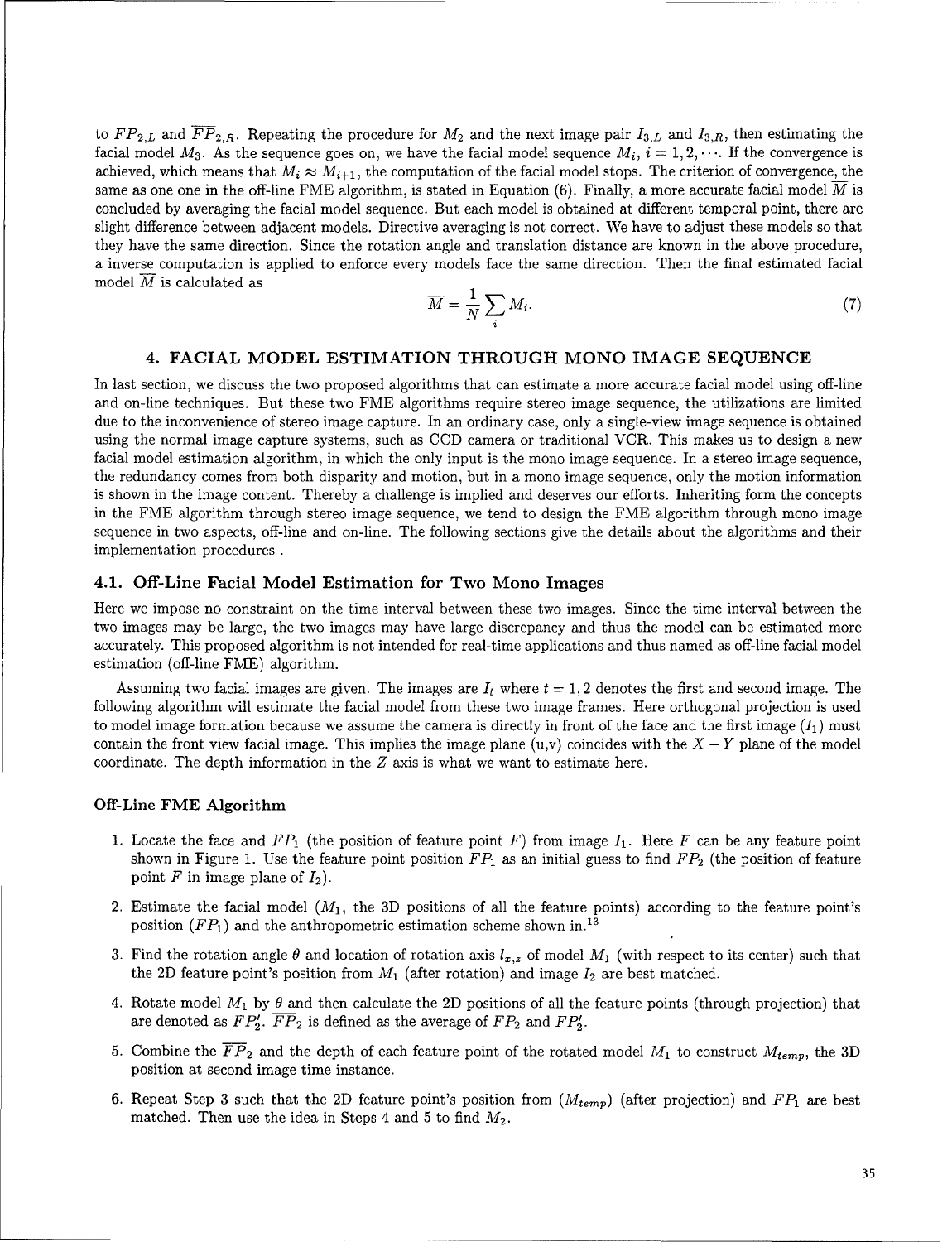

Figure **6.** Illustration of off-line FME algorithm through a mono image sequence

7. Keep looping the above procedures for images at  $t = 1$  and  $t = 2$ , we have facial model sequence  $M_i$ ,  $i = 1, 2, \dots$ . The computation of the facial model stops when  $M_i \approx M_{i+1}$ .

Figure 6 shows the idea of this algorithm.

3D motion of a rigid body consists of rotation and translation. The relationship between the facial model  $M_i$  and *Mtemp* is

$$
M_{temp} = \mathbf{R} \times M_i + \mathbf{T},\tag{8}
$$

where R and T are the rotation and translation matrix, respectively. According to the relationship between model  $M_i$  and  $M_{temp}$ , we have

$$
x_{temp} = x_i \cos \theta + z_i \sin \theta + T_x \tag{9}
$$

$$
y_{temp} = y_i \tag{10}
$$

$$
z_{temp} = -x_i \sin \theta + z_i \cos \theta + T_z \tag{11}
$$

where  $(x_i, y_i, z_i)$  is the 3D position of the feature point F. Because the rotation axis is parallel to the Y axis,  $y_i$  and *Yterp* should keep the same. Since the orthogonal projection is employed in monoscopic case, we have the 2D position of the feature point F in I<sub>1</sub> and I<sub>2</sub> as  $(x_1, y_1)$  and  $(x_1 \cos \theta + z_1 \sin \theta, y_1)$ , respectively, where no head translation exists between these two time instances.

Since  $I_1$  contains the front view facial image, we can use the scheme shown in<sup>13</sup> to estimate the depth information  $z_1$ . Once the  $z_1$ , location of rotation axis  $l_{x,z}$ , rotation angle  $\theta$ , and the 2D position of feature point F at time  $t = 1, 2$ are known, we can update the position of feature point (in x and z coordinate) according to Equations ?-?. By the iteration process, an almost accurate position of the feature point  $F$  can thus be obtained.

#### 4.2. On-Line Facial Model Estimation for Mono Image Sequence

If the input image sequence is plenty enough, the on-line FME algorithm is easily obtained after applying slight modifications from the off-line FME algorithm. The only difference between these two algorithms is at the step when the facial model of the second image is estimated. Off-line algorithm returns backward to the first image, but on-line algorithm seeks forward to the next image. The same problem comes from the different facing direction in the sequence content is addressed out and has to be solved.

#### On-Line FME Algorithm

Although the algorithm shown above is intended for off-line applications, it can be easily modified for on-line applications. That is, it is first applied to images  $I_1$  and  $I_2$ . Then images  $I_2$  and  $I_3$ , and so on. However, to do so needs a high speed computer because of the amount of computations required. To solve this problem, we modify the original algorithm for on-line processing. Considering the mono image sequence  $I_t$  where  $t = 1, 2, \dots$ , the on-line FME algorithm is shown below.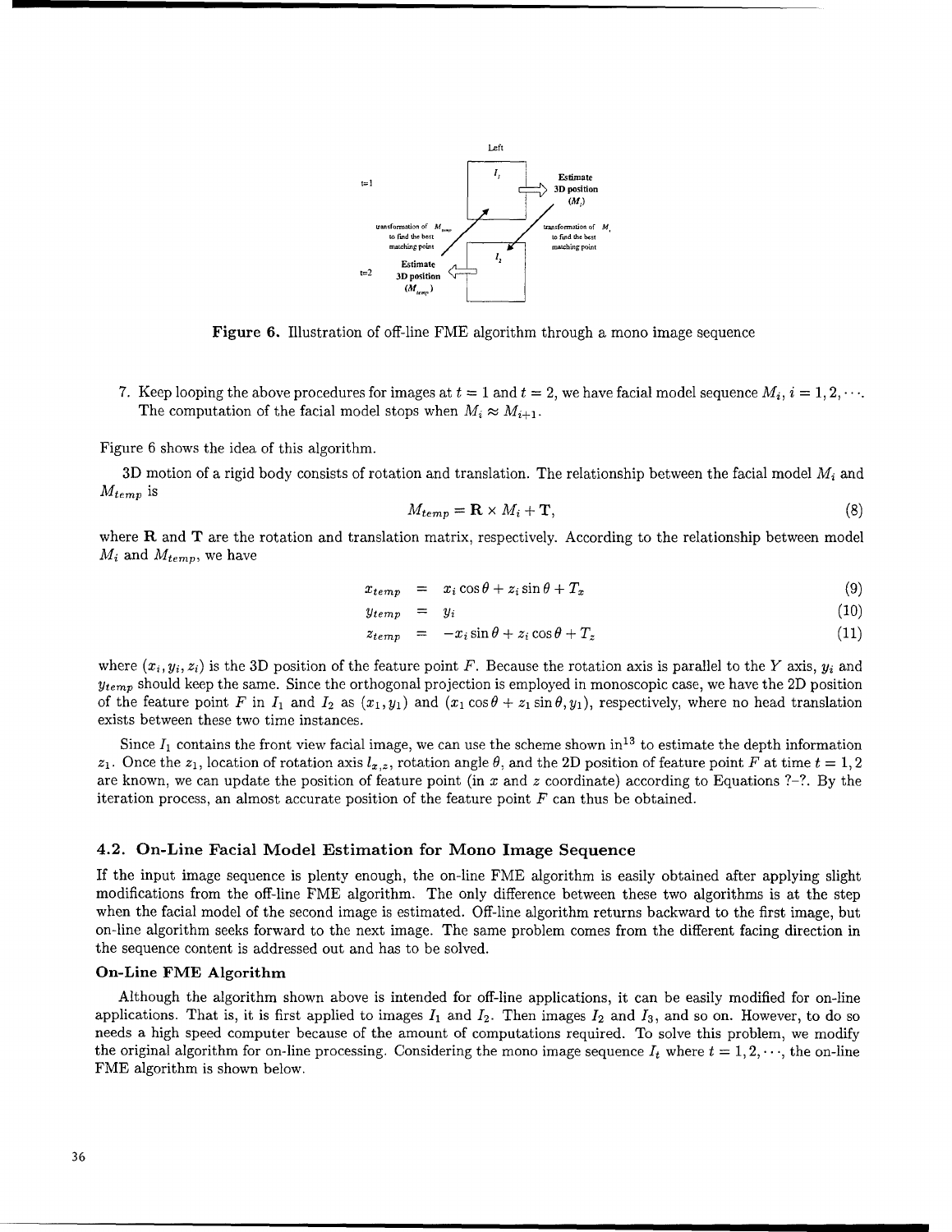

**Figure 7.** Illustration of on-line FME algorithm through a mono image sequence

- 1. Same as the step  $1 \sim 4$  shown in the off-line FME algorithm for two mono images.
- 2. Combine the  $\overline{FP}_2$  and the depth of each feature point of the rotated model  $M_1$  to construct  $M_2$ , the 3D position at second image time instance.
- 3. Repeat the above procedure to update model  $M_i$  from image  $I_i$ ,  $i = 3, 4, \cdots$ . The computation of the facial model stops when  $M_i \approx M_{i+1}$ .

Figure 7 shows the idea of this algorithm.

### **5. RESULTS**

In all the four algorithms proposed in this paper, we can only obtain the 'relative' facial model where the unit of feature point's position is 'pixel' but not 'mm.' Therefore, a scaling factor must be found beforehand for accuracy evaluation. In this section the estimated value from our FME algorithm is attached with a hat, while the actual with no accessory, such as  $\hat{F}_j$  and  $F_j$  respectively.

Since the rotation axis, parallel to  $Y$  axis, was found in model estimation, we first define the shortest distance between the jth feature point  $(F_j)$  and the rotation axis  $l_{x,z}$  as  $d_{xz}(F_j)$ . Then the scaling factor  $(SF)$  of the feature point with respect to the rotation axis of the head is

$$
SF_{xz} \equiv \frac{1}{N} \sum_{j} \frac{d_{xz}(F_j)}{d_{xz}(\hat{F}_j)}\tag{12}
$$

where the unit of this scaling factor is  $mm/pixel$ .

Similarly, we define the vertical distance between a feature point  $(F)$  and the topmost feature point 3.13 (or 3.14) in the facial model as  $d_y(F)$ . The scaling factor of the feature point with respect to the feature point 3.13 (or 3.14) is

$$
SF_y \equiv \frac{1}{N} \sum_j \frac{d_y(F_j)}{d_y(\hat{F}_j)}\tag{13}
$$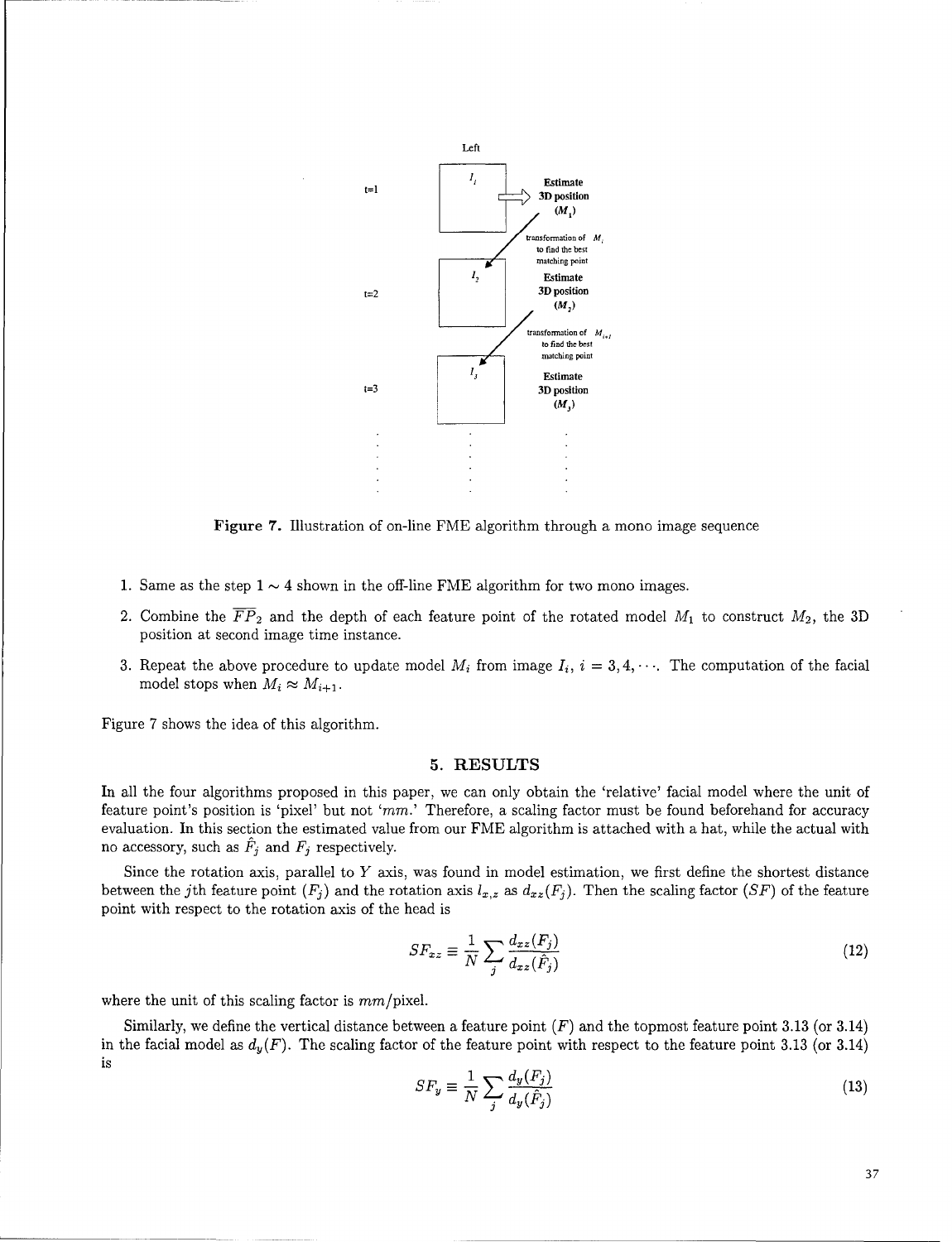The overall scaling factor between the actual and estimated facial model is thus defined as the average of  $SF_{xz}$  and  $SF<sub>v</sub>$ . Therefore we can scale the estimated model such that it is about the same size as the actual model. Then the estimated model after scaling is denoted as  $\hat{F}_j$ <sup>'</sup>, and its unit is 'mm.'

To know the accuracy of the model estimated, single measure must be defined. Respectively, let  $F_j$  and  $C$  be the actual 3D position of the j<sup>th</sup> feature point and rotation center and  $\hat{F}_j'$  and  $\hat{C}'$  denote the estimated 3D position (in mm). The relative error in the estimated facial model is then defined as

$$
Error \equiv \frac{1}{N} \sum_{j} \frac{[||F_j - C| - |\hat{F}_j' - \hat{C}'||]}{|F_j - C|}.
$$
\n(14)

Table 1 shows the facial model obtained from both off-line and on-line FME algorithms for stereo image sequence. The results convince us that the correct calibration of camera parameters is not important and an added advantage for the use of two pairs stereo images is to lessen the necessity of camera calibration. In addition, the redundant information in the image sequence helps to generate a improved facial model with less error.

The facial model derived from the mono image sequence is shown in Table 2, where the relative positions of all the feature points are listed. Comparing with the results shown before, the on-line algorithm still finds the accurate position of all the feature points (within 6.56% error). In addition, for mono images, on-line algorithm provides results with smaller error compared with the off-line algorithm because of the additional information available in the image sequence.

According to the accurate positions of all necessary feature points, a 3D mesh model is thus generated. Then the first image  $I_1$ , which is the front-view facial image under the beginning assumption, is applied as a texture material in the texture mapping procedure. The mapping method is the UV plane mapping. Figure 8 shows the estimated facial model (after texture mapping) from two mono image images. Although this is the largest error feature point set, the results resemble true face very well. And the other three algorithms show the better performance.

## **6. CONCLUSION**

Extraction of facial model from stereo image sequence is important for MPEG-4 related applications. Conventional approaches estimate the facial model from only one pair of stereo images but suffer from the occlusion effects and tedious camera calibration. In this paper, we propose the off- and on-line facial model estimation algorithms to estimate the facial model from stereo image sequence. Simulation results show that our schemes can obtain a much more accurate facial model compared with the conventional approach without the camera calibration.

Our schemes are suitable for practical on- and off-line applications. For off- line applications, two pairs of stereo facial images are first captured and our algorithm can be used to obtain the facial model without camera calibration. With slight modifications of the off-line FME algorithm, our algorithm can also be used for on-line facial model estimation.

Moreover, we extend the application to the mono image sequence. It was shown  $in^{13}$  that facial model can be estimated from single front-view facial image. However, some model parameters (that is, the positions of some feature points) suffer large estimation error. Our subsequent works concentrate on the modification of the proposed algorithm here for mono image sequence. Inherented from the concepts of on- and off-line in the stereo case, both algorithms are established. The accuracy of the proposed FME algorithms through mono image sequence depends a lot on the initial facial model estimated from the first image. As a consequence the first image comes into the mono FME algorithms has to be chosen carefully. The lower error results convince us that the proposed facial model estimation algorithms through a mono image sequence are practicable.

#### **REFERENCES**

- 1. R. Schhfer & T. Sikora, "Digital video coding standards and their role in video communication," *Proceedings* of *the IEEE,* vol. 83, pp. 907-924, June 1995
- 2. "MPEG-4 Overview (Tokyo Version)," *Coding of* moving pictures and audio, ISO/IEC JTC1/SC29/ WG11 N2196, Mar. 1998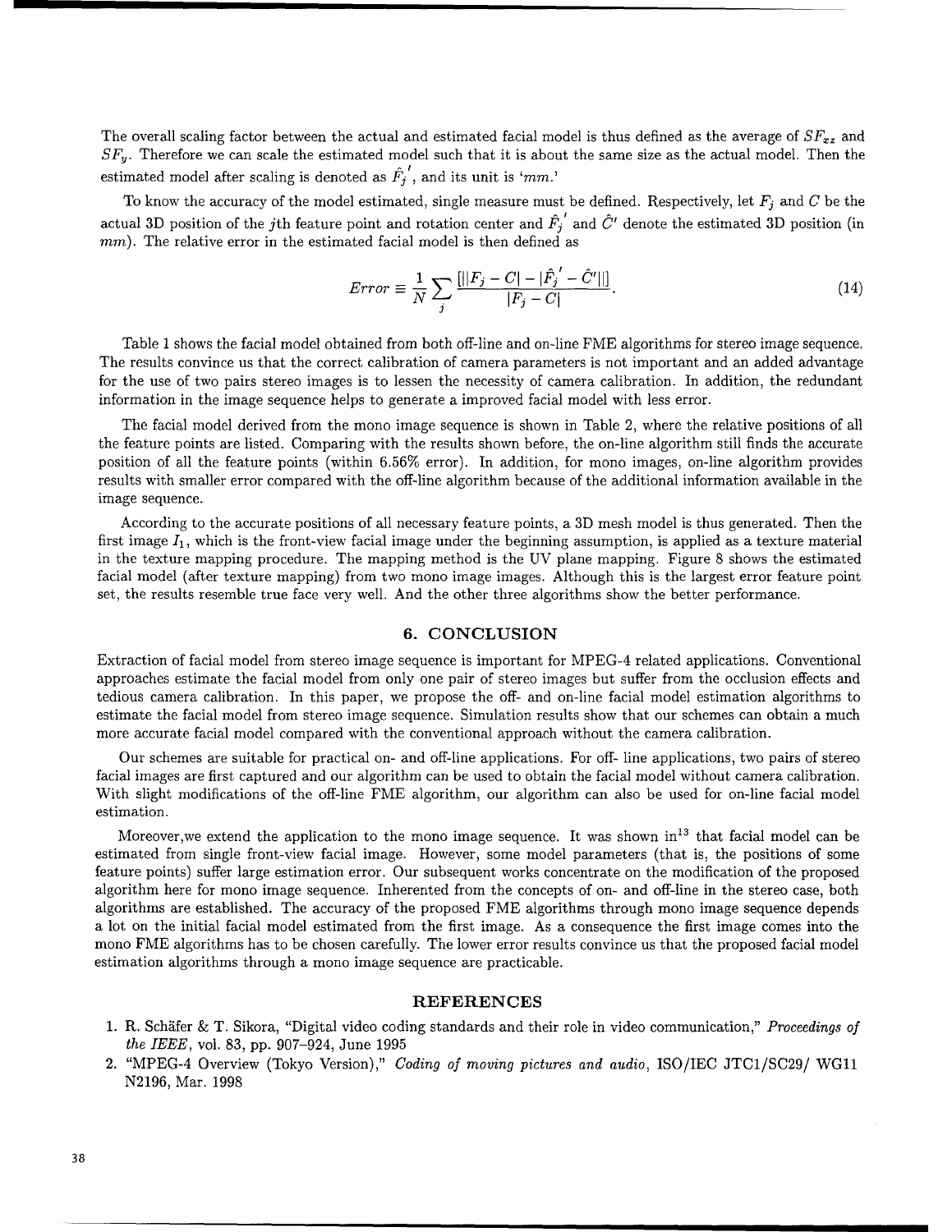

Figure 8. The estimated facial model from two mono images. (a)frontal view, and (b)45-degree view

- **3.** S.C. Chang, K. Aizawa, H. Harashima **&** T. Takebe, "Analysis and synthesis of facial image sequences in modelbased image coding," *IEEE Transactions* on Circuits and *Systems for Video Technology,* vol. 4, pp. 257-275, Jun. 1994
- 4. G. Galicia **&** A. Zakhor, "Depth based recovery of human facial features from video sequences," *Proceedings of* IEEE International Conference on Image *Processing,* pp. 603-606, Oct. 1995
- 5. R.C. Gonzalez & R.E. Woods, Digital *Image Processing,* Reading: Addison- Wesley, 1992
- 6. K. Aizawa, T. Saito & H. Harashima, "Model-based analysis synthesis image coding (MBSAIC) system for a person's face," Journal *of Signal Processing:* Image Communication, vol. 1, pp. 139-152, Oct. 1989
- 7. H. Tao, and T. S. Huang, "Deriving Facial Articulation Models from Image Sequences," *Proceedings of IEEE* International Conference on Image *Processing,* October 1998.
- 8. I. A. Kakadiaris and D. Metaxas, "Model-Based Estimation of 3D Human Motion with Occlusion Based on Active Multi-Viewpoint Selection," *Proceedings of IEEE* International Conference on Computer Vision and Pattern Recognition, pp. 81-87, June 1996
- 9. J.M. Chung & T. Nagata, "Binocular vision planning with anthropomorphic features for grasping parts by robots," Robotica, vol. 14, pp. 269- 279, 1996
- 10. T. Nguyen, T. Huang, "Segmentation, grouping and feature detection for face image analysis," Proceedings *of* IEEE International Symposium on Computer Vision, pp. 593-598, Nov. 1995
- 11. X. Chen & A. Luthra, "MPEG-2 multi-view profile and its application in 3DTV," *SPIE Proceedings,* vol. 3021, pp. 212-223, 1997
- 12. W. Richard, "Structrue form stereo and motion," Journal *of the Optical Society of* America A, vol. 2, pp. 343-349, Feb. 1985
- 13. C.J. Kuo & R.S. Huang, "Synthesizing lateral face from frontal facial image using human anthropometric estimation," *Proceedings of IEEE* International Conference on Image *Processing,* vol. 1, pp. 133-136, Oct. 1997